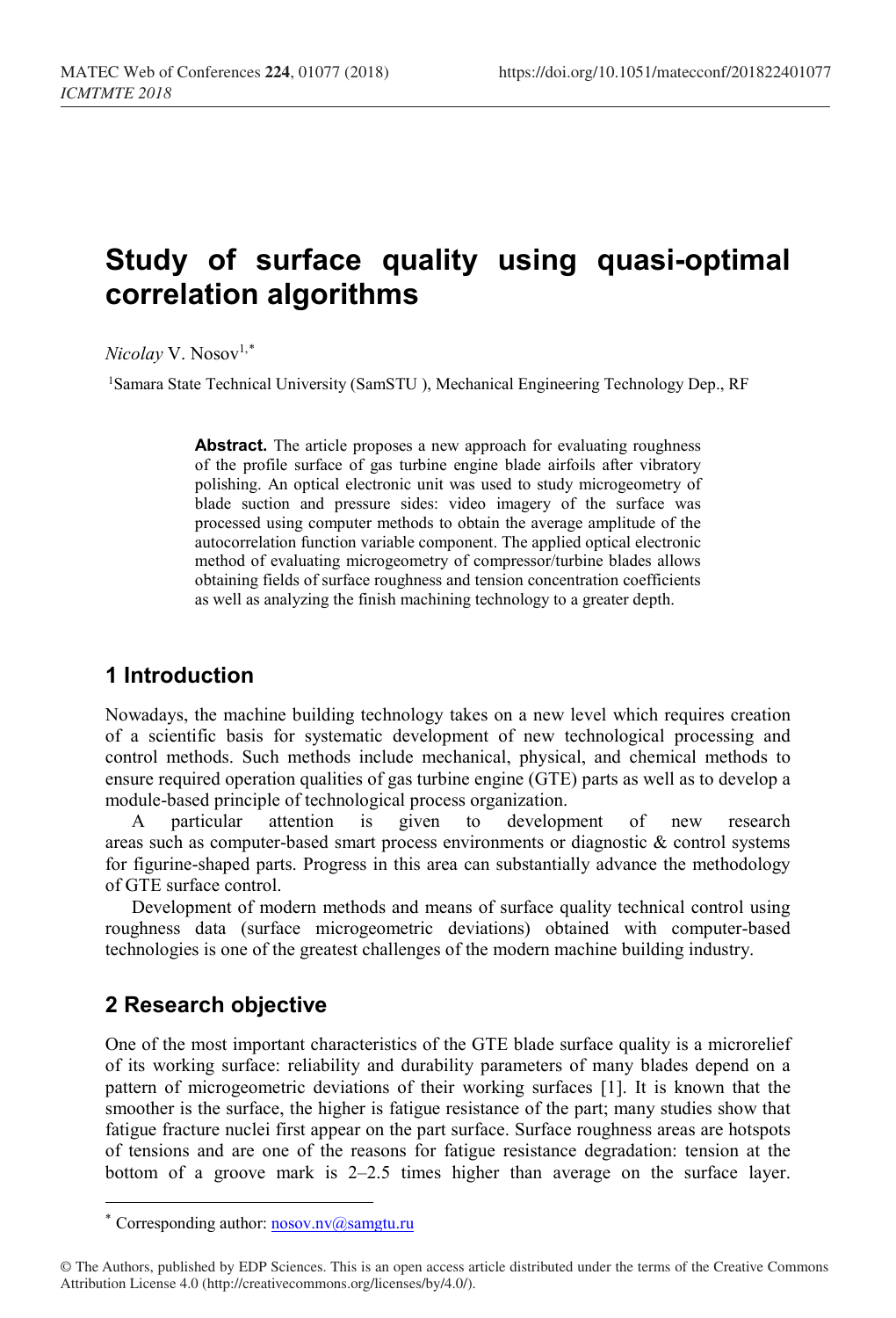Experimental results reveal that roughness decrease from *Ra=0,74 µm* to *Ra=0,74 µm* increases fatigue strength limit of a specimen by 14% on average and prolongs its service life more than three times.

#### **3 Solution method**

Creating modern systems of technical quality control and a methodological basis for researching microgeometric deviations of figurine machine part surfaces in production environment via development of an optical electronic information measurement system (IMS) is a challenging issue.

This problem includes a number of requirements than modern portable surface microrelief measurement devices [2] must meet. Such devices must be compact, produce real-time measurement data without physical contact in a production environment, allow digital processing of the produced data and evaluating microreliefs of figurine surfaces, such as inner cavities of small orifices or working surfaces of molds and dies [3, 4]. Moreover, metrological characteristic of such measurement devices must also be constant regardless of changes in the production environment; finally, the devices must be provided with an energy saving mode.

Existing methods and measurement means of microrelief parameters  $X_{\mu i}$ ,  $(i=1,...,r)$  do not allow reducing measurement error below the order of a few tens percent; therefore the objective of this study is development of quality control systems and a methodological basis for research of microrelief of figurine surfaces in a production environment using an optical electronic information measurement system (IMS).

#### **4 Theoretical basis**

The IMS evaluates the microrelief of a studied surface by means of comparing the surface with images of reference surfaces with roughness parameters defined using standard methods [5] and known. As a result, the studied surface is matched with a certain reference surface with a preset recognition probability. This method allows optimally solving the task using a signal-matched 2D spatial filter which response can be defined as following:

$$
y(n_1, n_2) = \sum_{k_1 = -\infty}^{\infty} \sum_{k_2 = -1}^{\infty} u(k_1, k_2) x[k_1 - (n_1 - n_{01}), k_2 - (n_2 - n_{02})].
$$
 (1)

Equation (1) is a 2D convolution of signal  $u(k_1, k_2)$  and the filter impulse characteristic  $x[k_1 - (n_1 - n_{01}), k_2 - (n_3 - n_{02})]$ . The impulse characteristic is produced from the expected 2D signal by means of reflecting it relative to the reference axes  $n_1$  and  $n_2$  and shifting the reflected signal toward the input by  $n_{01}$ ,  $n_{02}$  counts. The output  $y(n_1, n_2)$  will be proportional to the correlation function of the 2D input signal, and the maximum signal/noise ratio will be achieved at the filter output.

In the original half-toned frame sized  $K_1 \times K_2$  pixels, a strip  $N_2$  pixels wide is highlighted, beginning with the first line. The reference image sized  $N_1 \times N_2$  pixels is inserted in the center of this strip. Then the reference image is moved along the strip with 1 pixel steps, beginning from the leftmost position. Whenever the reference image  $u(n_1, n_2)$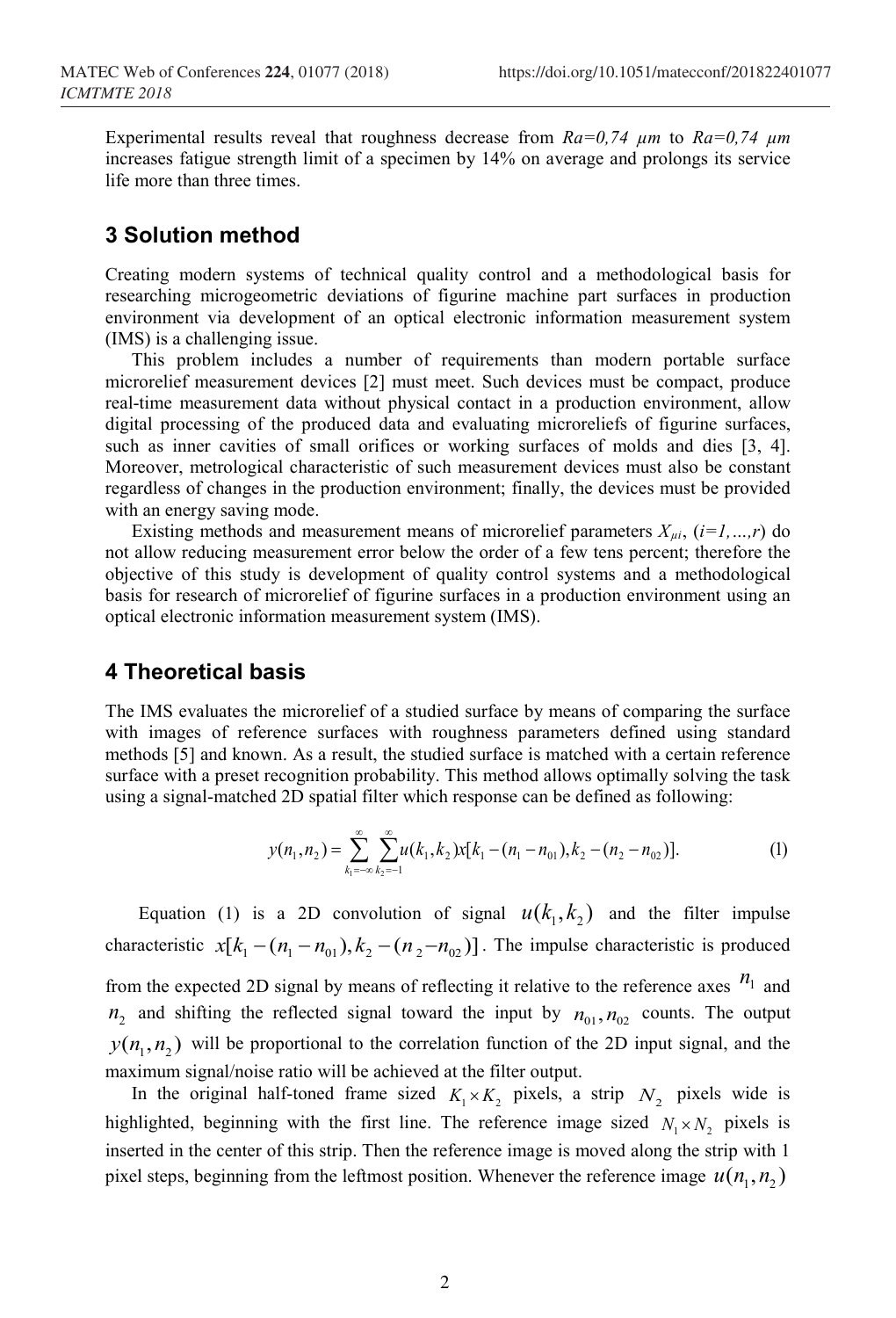is superimposed onto the current fragment of the half-tone image  $x(n_1, n_2)$ , a correlation coefficient is calculated using the following formula:

$$
r_{xy}(k_1, k_2) = \frac{\sum_{n_1=0}^{N_1-1} \sum_{n_2=0}^{N_2-1} (u(n_1, n_2) - m_u)(x(n_1 - k_1, n_2 - k_2) - m_x)}{\sigma_1 \sigma_2},
$$
 (2)

where  $(n_1, n_2)$  are element indices in the reference image window,  $(k_1, k_2)$  are reference image coordinates inside the search area  $K_1 \times K_2$ ,  $\sigma_1$  and  $\sigma_2$  are standard deviations of  $u(n_1, n_2)$  and  $x(n_1, n_2)$  values from their expected values  $m_u$  and  $m_u$ . After the correlation coefficients are calculated for the first line, they are calculated for the next line of the same format but shifted one pixel below. In the center of this new strip a new reference image of the same size is inserted, and the same procedure is performed. After processing the entire image, a matrix  $M_1 \times M_2$ , of correlation coefficients  $-$  2D correlation function is formed.

Analyzing the equation (2), it is possible to notice that signals  $x(n_1, n_2)$  and  $u(n_1, n_2)$  are multiplied by the influence function  $f_{\varepsilon n}(\Delta \Phi, \Delta \alpha)$ 

$$
r_{_{\rm xu}}(k_1, k_2) = \frac{\sum_{n_1=0}^{N_1-1} \sum_{n_2=0}^{N_2-1} (u(n_1, n_2) - m_u) f_{_{\rm ex}}(\Delta \Phi, \Delta \alpha) (x(n_1 - k_1, n_2 - k_2) - m_x) f_{_{\rm ex}}(\Delta \Phi, \Delta \alpha)}{\sigma_1 f_{_{\rm ex}}(\Delta \Phi, \Delta \alpha) \sigma_2 f_{_{\rm ex}}(\Delta \Phi, \Delta \alpha)}.
$$
(3)

As the above expression shows, its structure corresponds with the structure of expression (1), and the influence function is reduced.

Known quasi-optimal correlation algorithms and criterial functions were analyzed in order to quicken the calculation procedure. The analysis has shown the most promising to use are twin criteral functions and binary images

$$
\begin{vmatrix} F_{1,1}(\Delta) & F_{0,1}(\Delta) \\ F_{1,0}(\Delta) & F_{0,0}(\Delta) \end{vmatrix},
$$

where  $\Delta$  is a relative image shift,  $F_{i,j}(\Delta)$ , i,j = 0,1 is a number of matched elements of a known intensity. A correlation extreme algorithm

$$
R_{\gamma}(\Delta) = \frac{1}{N} \sum_{i=0}^{2^{n-1}} F_{ii},
$$
\n(4)

where  $N$  is a number of compared elements in the reference and the current image fragments, was used to achieve the fastest calculation rate.

#### **5 Experimental results**

Profile roughness of turbine 1st stage blade airfoils made without allowance (ЖС6ФУ material) after vibratory polishing using a ЛВП-4 machine was studied. The movement path of a blade during polishing is a result of geometric addition of mutually perpendicular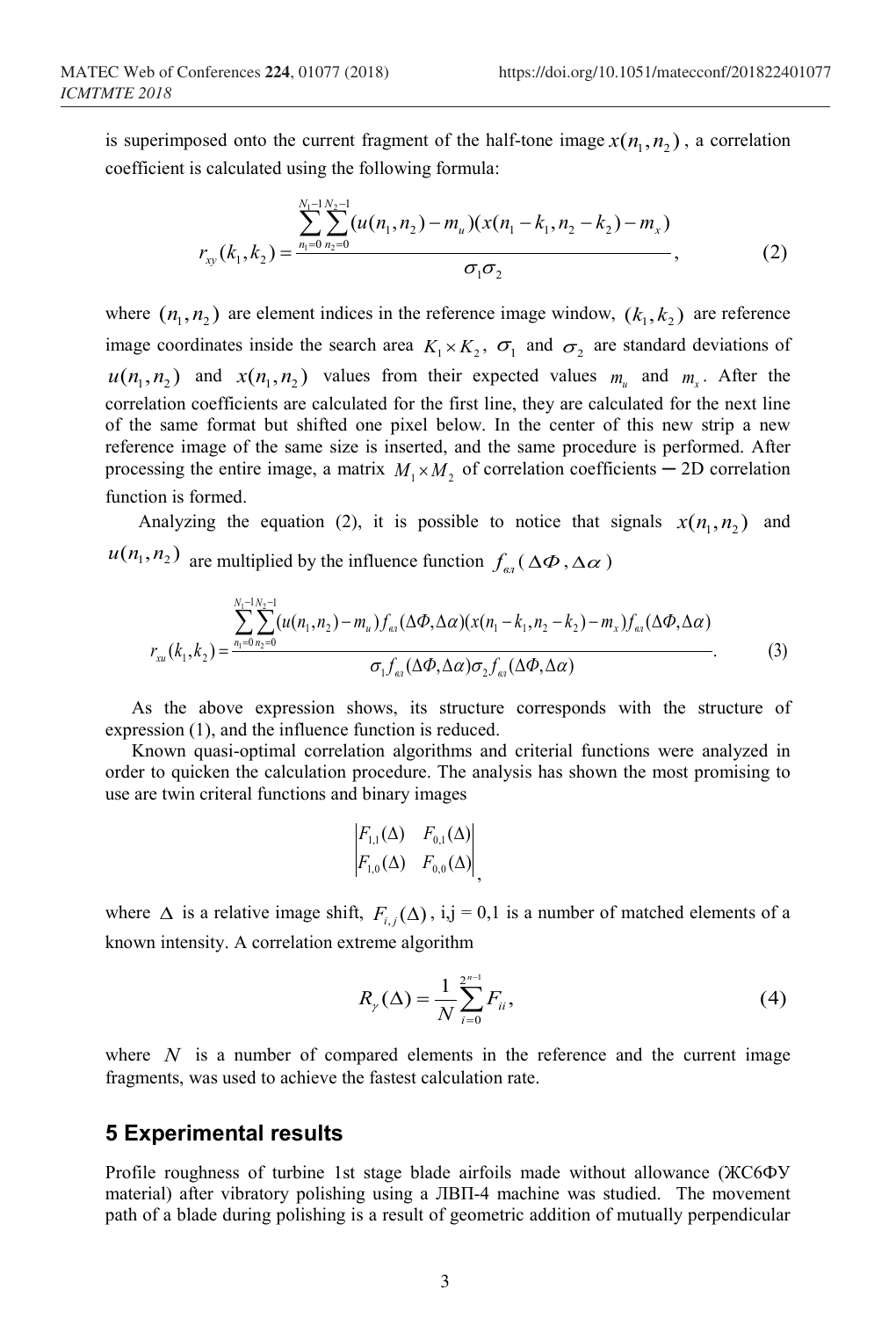oscillations generated by two crank mechanisms and is shaped as a mesh with controlled parameters, geometrically complex and practically nonreproductible. Such movement path allows creating a uniform microgeometry over the surface of the pressure and suction sides of the blade. Vertical and horizontal oscillation modes directly influence the processing capacity and dynamic loads appearing in the oscillating system. Usually, the oscillation frequency is taken as  $20-25$  s<sup>-1</sup> and the amplitude as  $5-10$  mm which results in the machining rate of 30–120 m/min.

The machining process simulation has shown the maximum machining capacity is provided by a discrepancy in the proportion of frequencies of figures  $\omega_0 = \omega_h/\omega_v$ , where  $\omega_h$ is frequency of horizontal oscillations,  $\omega_v$  is frequency of vertical oscillations. The 1/2  $\leq$ ωо≤ 1 frequency range was studied. By setting equal rotation speed of two adjacent figures within ranges:  $B_1=1/2$ ,  $B_2=3/5$ ,  $B_3=2/3$ ,  $B_4=3/4$ ,  $B_4=4/5$ ,  $B_5=5/6$ ,  $B_6=1$ , the following dependency is obtained:

$$
tg\omega_0 = \frac{(\cos \text{Bi} + \text{Cos Bi} + 1)\omega_0 - (\text{Bi Cos Bi} + \text{Bi} + 1 \text{ Cos Bi} + 1)}{(\text{Bi Sin Bi} + \text{Bi} + 1 \text{ Sin Bi} + 1) - (\text{Sin Bi} + \text{Sin Bi} + 1)\omega_0} \tag{5}
$$

The first part of the equation is a hyperbola, the second one is a tangensoid. By solving this equation for  $\omega_{\alpha}$ , we obtain the following series of frequency proportions: 0.543, 0.617, 0.704, 0.763, 0.833, 0.917.

In our case, turbine 1st stage blades were machined using  $\omega_0 = 0.833$  abrasive tapes in two 2 steps: Step 1 П8 63С 16П МА and step 2 П8 63С 6Н МА. Machining modes: polishing rate is 30 m/min, vertical movement range is 4–6 mm, horizontal movement range is  $3-5$  mm, machining cycle duration is  $12-17$  s, saddle pressure in the machining zone is 0.4–0.6 МPа.

An optical electronic unit was used to study microgeometry of blade suction and pressure sides. The unit [6] (fig. 1) includes the following components: 1—studied surface, 2—television camera with a CCD sensor, 3—analog to digital converter, 4—memory storage, 5—device for setting window coordinates and sizes for transformation of the input halftone surface image to a binary image as well as for setting reference image size in the binary image, 6—digital computer, 7—device for setting coordinates of the current binary image fragment, 8—correlator and software for processing of video imagery of studied surfaces.



**Fig. 1.** Diagram of a unit (а) for researching blade surface microgeometry (b) of the 1st stage of an aircraft engine turbine

It is known that surface microgeometric parameters must be uniform over the entire blade surface. Let us agree that uniformity of the surface roughness parameters creates an equiaxial structure and excludes one-directional roughness. For this purpose, an electronic image was rotated by  $90^\circ$ ,  $180^\circ$  and  $270^\circ$ , and autocorrelation surface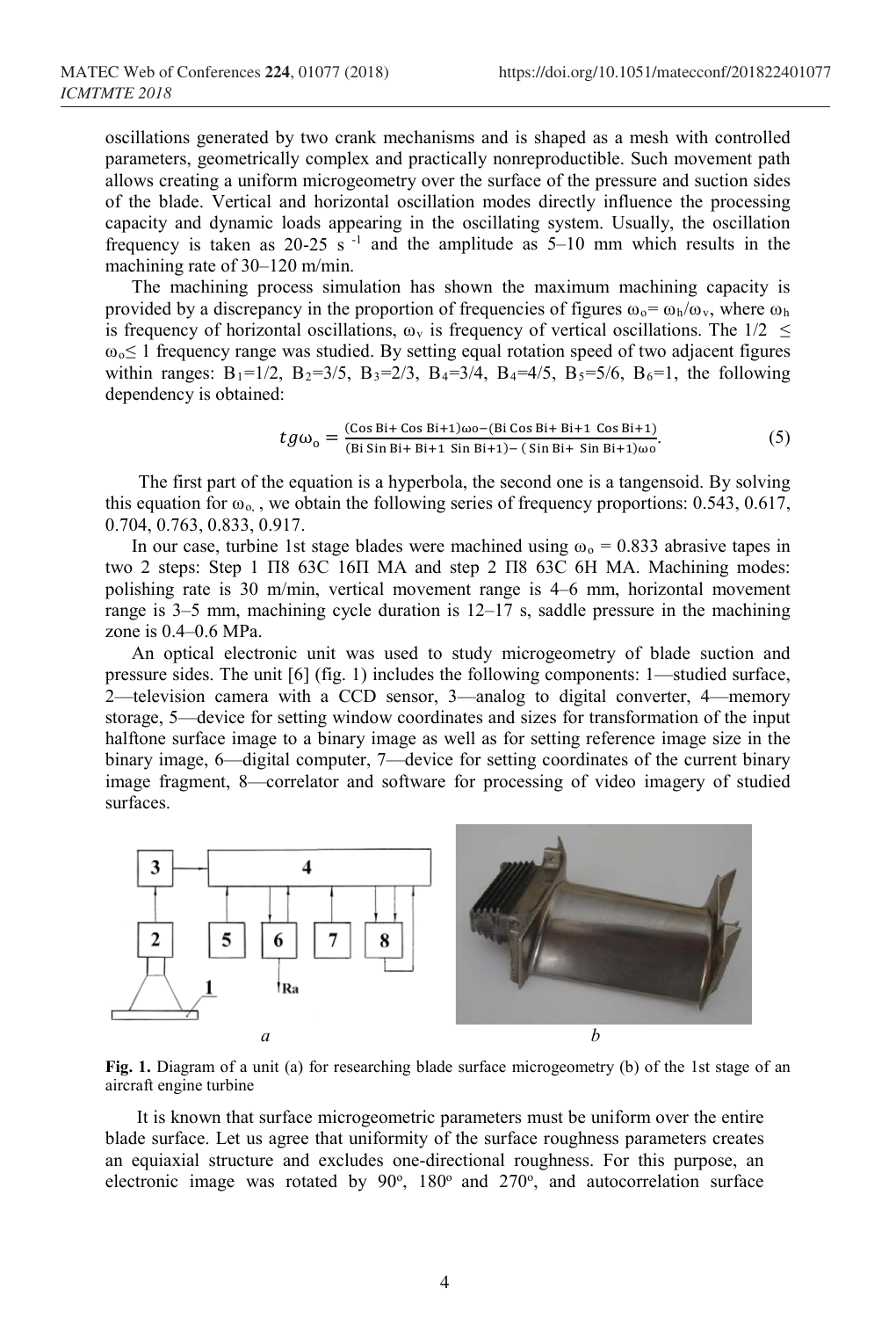parameters were defined. Matching of their values with a 5% tolerance indicates presence of a certain structure on the blade surface.

Blade surface spots after vibratory polishing were analyzed. Fig. 2. shows half-tone and binary images of the selected surface area, a correlation surface and the correlation coefficient change diagram for this area [7].

The surface area format stored in the computer memory was  $320 \times 240$  pixels in this case. Processing of the experimental results has shown that the average of the variable component of the correlation function calculated for 30 images is  $Ucp = 23.1$  rel. units.





If the studied surface structure (roughness) recognition probability is set to  $P= 0.99$ , the following expression was obtained for the confidence interval:

 $I_{\beta} = (0.09 \times Ucp^3 - 4.2 \times Ucp^2 + 68.5 \times Ucp - 314.9) \times 10^{-2}$  rel. units,

and for dependency of a structure with roughness of  $Ra = f(Ucp)$ —the following expression:

$$
Ra = 0.013 \times Ucp - 0.078 \text{ }\mu\text{m}.
$$

By inserting the obtained value *Ucp* into the formula, we find that  $I_\beta = 0.77$  rel. units. Consequently,  $Ucp_{\text{min}} = 22.33$  rel. units, and  $Ucp_{\text{max}} = 23.87$  rel. units. Using the expression for calculation of *Ra* of the blade airfoil surface has produced the following results:  $Ra = 0.22 \mu m$ ,  $Ra_{\text{min}} = 0.219 \mu m$ , and  $Ra_{\text{max}} = 0.221 \mu m$ . Roughness on the suction side is 15% higher than on the pressure side.

Fig. 3 shows roughness fields for roughness of pressure and suction surfaces of a turbine 1st stage blade after vibratory polishing with abrasive tapes in one step П8 63С 16П МА.